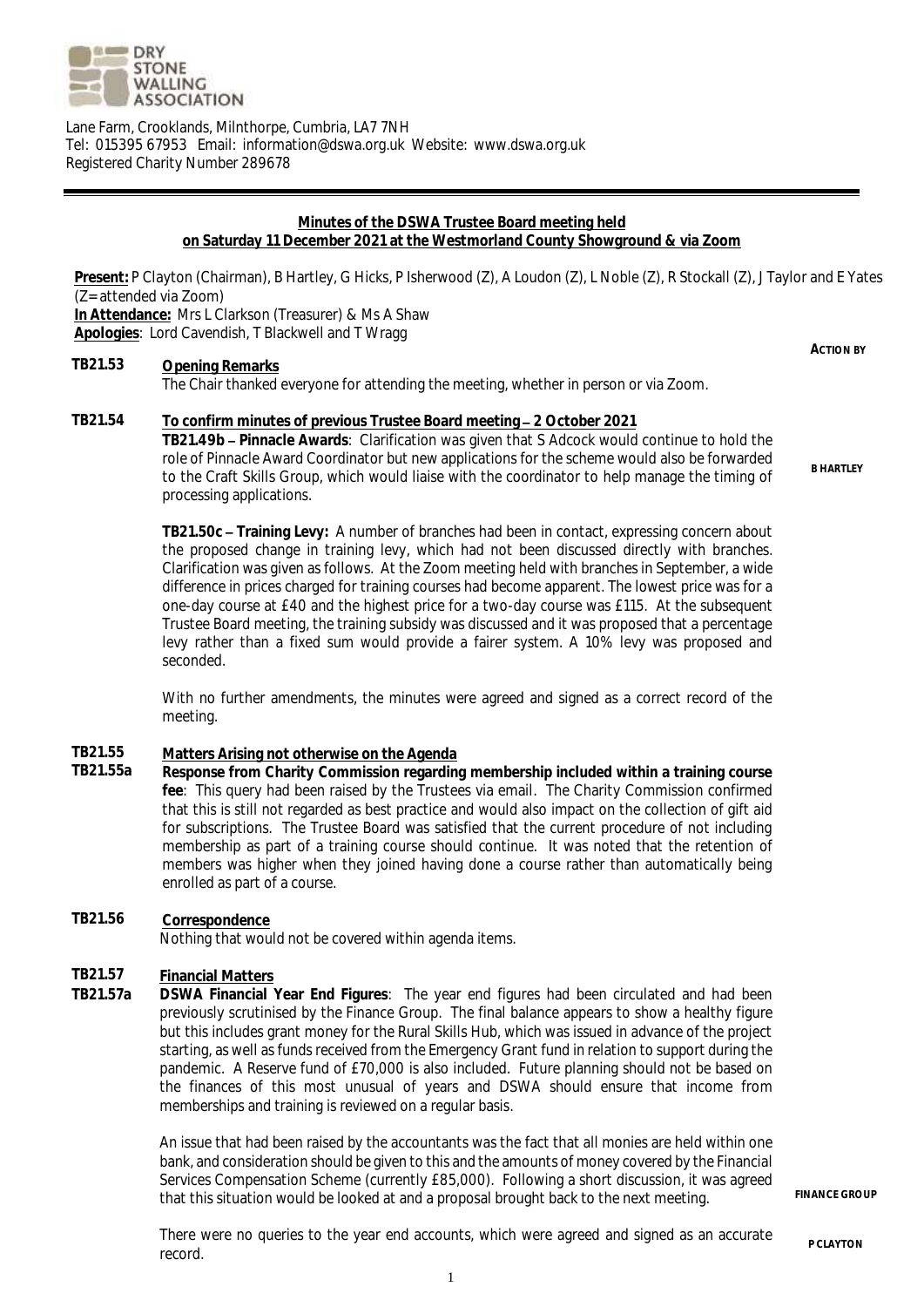Unrelated to the accounts but raised at the meeting was the need for a business credit card. This has arisen in light of work being done for the on-line booking system for training courses, which needs to be paid for by credit card in order to avoid excess charges for invoices. Following a brief discussion, it was proposed by B Hartley, seconded by E Yates and unanimously agreed to pursue this as a matter of urgency. A Shaw was asked to contact HSBC initially and report back. **A SHAW**

**TB21.57b Management Accounts**: Copies of the current financial figures had been circulated. These are broken down into a profit & loss account, merchandising, CCS & Training. The meeting was reminded that the figures on the quarterly accounts look different to the full Charity Commission accounts as they do not include creditors, debtors, fixed assets and depreciation. It was noted that most subscriptions are received during the second quarter of the year and this money is then spent during the remaining quarters and there is little room for complacency.

> A document had been circulated ahead of the meeting, looking at possibilities of reducing the pressure currently involved in preparing the quarterly and year end figures. It is important that the Trustees have accurate and up to date figures at the meetings but also to work within a realistic framework. Following discussions, it was suggested that the year end accounts could be signed off via Zoom or similar, outwith a Trustee Board meeting, prior to mid-December. A change to meeting dates would help with the September and December quarterly figures and it was therefore proposed by B Hartley, seconded by J Taylor and unanimously agreed that meeting dates for 2022 would be on either the second or third Saturdays as follows:

Saturday 12 March, Saturday 11 June, Saturday 17 September and Saturday 17 December.

Grateful thanks were recorded to L Clarkson for all the work she had put in to preparing and explaining the annual year end accounts as well as the quarterly figures, which offered a clear and concise summary of the Association's finances.

- **TB21.57c Possible Sponsorship Ideas**: Despite the challenges of the pandemic, it was noted that branch funds have increased quite considerably. A discussion took place on possible opportunities for branches to support the Association financially in its ambitions. A draft list of ideas was drawn up and would be circulated with the minutes. This subject would also be included in a future Zoom meeting with branches.
- **TB21.57d Trading Arm**: (TB21.40d refers) This query had been raised with the accountants and circulated ahead of the meeting. It was noted that the costs of establishing a trading arm outweighed possible benefits and the matter would not be pursued.

#### **TB21.58 Durham Legacy Update**

Further communication had taken place with regards the project outlined with the Stockton & Darlington Railway although matters had not moved forward in any significant way. Following a lively discussion, the following points were noted.

- Whilst the branch would be responsible for managing the project, there will still be some input from DSWA in terms of establishing a framework within which to work, including financial and quality control.
- There is quite a lot of site clearance and preparatory work to be done before any wall building can take place and it was expected that the railway should look to source funding for this work, which was not appropriate to be paid for out of the legacy money.
- It is anticipated that much of the walling work will be carried out by professional wallers and, as such, will need to be submitted for tender to local wallers.
- Some of the training aspects of the work would be undertaken by the branch and it might be that some of the preparatory work needed on site could be carried out by branch volunteers.

In conclusion, it was agreed that P Clayton would reply to the railway company, in respect of an email sent on 19 October and would copy Paul Foster, P Isherwood, A Loudon and DSWA office in on future correspondence.

**P CLAYTON**

## **TB21.59 Branch Updates from Trustees**

Brief updates were given and included the following points.

- Some concerns had been raised by branches about the lack of communication/consultation between Trustee and branches. This was despite all branches being invited to a Zoom meeting at the end of September when less than half of branches participated. It is hoped that this could be addressed via the future Zoom meetings being planned between branches and Trustees and discussed later in the meeting.
- There is a need to try and encourage members to get involved and to tap into/utilise expertise within the membership, even for short term projects or specific pieces of work.

**ALL**

**J TAYLOR/ A SHAW**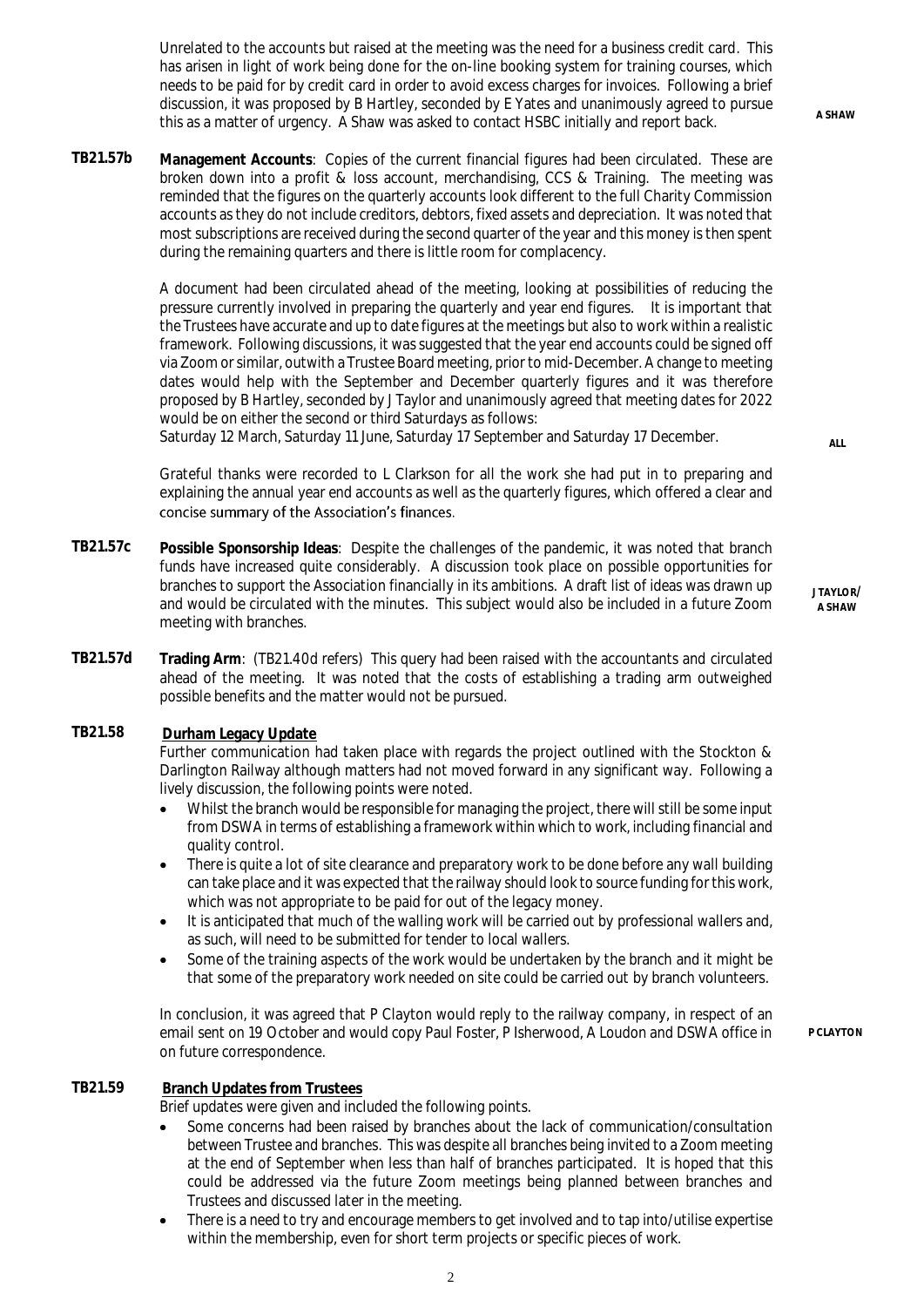|                     | Discussions have taken place with the Cotswolds Conservation Board, which is keen to help<br>revitalise the Cotswold Branch, which was encouraging.<br>Links with the Perth & Kinross Countryside Trust have been established with the Central and<br>$\bullet$<br>South East Scotland branches, via Lantra Scotland, about possible training opportunities for<br>volunteers and staff.<br>Lancashire Branch has received numerous enquiries for course participants from the Mid-Lancs<br>$\bullet$<br>area and P Clayton agreed to get in touch with the branch to see if it needed support in<br>organising courses in its own area. | P CLAYTON                |
|---------------------|------------------------------------------------------------------------------------------------------------------------------------------------------------------------------------------------------------------------------------------------------------------------------------------------------------------------------------------------------------------------------------------------------------------------------------------------------------------------------------------------------------------------------------------------------------------------------------------------------------------------------------------|--------------------------|
| TB21.60<br>TB21.60a | Governance Issues<br>Trustee Liability: This item would be carried forward to the next meeting.                                                                                                                                                                                                                                                                                                                                                                                                                                                                                                                                          | E YATES                  |
| TB21.60b            | Nomination of Trustees: Three nominations had been received by the closing date so there would<br>be no need for a vote but it would still allow additional members to be co-opted to the Trustee<br>Board if necessary.                                                                                                                                                                                                                                                                                                                                                                                                                 |                          |
|                     | A suggestion was made that the new Trustees should perhaps be allocated to working groups,<br>depending on their skills set.                                                                                                                                                                                                                                                                                                                                                                                                                                                                                                             | E YATES                  |
|                     | Thanks were recorded to R Stockall, T Wragg and G Hicks for the work they have all put in as<br>trustees as they were not standing again. A letter of thanks was read out by E Yates on behalf of<br>T Wragg. G Hicks and R Stockall both expressed their enjoyment of the time as trustees and wished<br>the Association well for the future. R Stockall also recorded his thanks to A Shaw for the help she<br>had offered him during his time as Chairman.                                                                                                                                                                            |                          |
| TB21.60c            | AGM: Scheduled for 12th March 2022, commencing at 10.30am, with Trustee Board meeting<br>afterwards. Members wishing to attend the AGM will be sent a Zoom/Teams invite in due course.                                                                                                                                                                                                                                                                                                                                                                                                                                                   | A SHAW                   |
| TB21.60d            | Amendment to DSWA Rules in respect of Training Levy: The amount of the branch course<br>training levy is included in the DSWA Rules so will need to be amended in light of earlier<br>discussions.                                                                                                                                                                                                                                                                                                                                                                                                                                       | P CLAYTON/<br>A SHAW     |
| TB21.61             | Staffing<br>In response to a letter from A Shaw asking to reduce her hours to four days a week from 1 January<br>2022, it was noted that this request has been agreed. DSWA has also secured the services of a<br>local HR company to help work through these changes and to offer assistance with an assessment<br>of the overall needs and requirements of the Association going forwards.                                                                                                                                                                                                                                             | A SHAW                   |
| TB21.62             | DSWA 5-Year Plan/Business Plan<br>Ongoing.                                                                                                                                                                                                                                                                                                                                                                                                                                                                                                                                                                                               | P CLAYTON/<br>R STOCKALL |
| TB21.63<br>TB21.63a | <b>DSWA Working Groups</b><br>Policies: Work has been carried out to try and ensure DSWA has a policy for items where<br>legislation exists, based on guidance from NCVO and templates that are available for use. It was<br>agreed that a list of policies should be uploaded to SharePoint and circulated with the minutes.                                                                                                                                                                                                                                                                                                            | E YATES/<br>A SHAW       |
|                     | Thanks were recorded to R Stockall and W Manning for their help, which was much appreciated by<br>E Yates.                                                                                                                                                                                                                                                                                                                                                                                                                                                                                                                               |                          |
|                     | This project has also highlighted the work that is done by Trustees, and volunteers, outside of the<br>formal Trustee Board meetings. A suggestion was made that a short article should be included in<br>the next Waller & Dyker or newsletter, encouraging members with specialist skills to consider<br>offering help on an ad hoc basis. This would be followed up.                                                                                                                                                                                                                                                                  | P CLAYTON                |
|                     | It was agreed that an updated list of the working groups should be sent out with the minutes.                                                                                                                                                                                                                                                                                                                                                                                                                                                                                                                                            | JTAYLOR/<br>A SHAW       |
| TB21.64<br>TB21.64a | Membership<br>Current Membership Figures: Current membership figures were as follows: a total of 1128 current<br>members, including 853 open, 232 professional, 17 corporate and 22 junior/student/unemployed.                                                                                                                                                                                                                                                                                                                                                                                                                           |                          |
| TB21.65             | Craft Skills Group<br>It was noted that the IQA programme will be rolled out at the Examiner Standardisation course<br>taking place over the weekend of 8-10 April next year.                                                                                                                                                                                                                                                                                                                                                                                                                                                            |                          |
|                     | An update of the CCS booklet is underway with a re-print being planned for the New Year.                                                                                                                                                                                                                                                                                                                                                                                                                                                                                                                                                 |                          |

3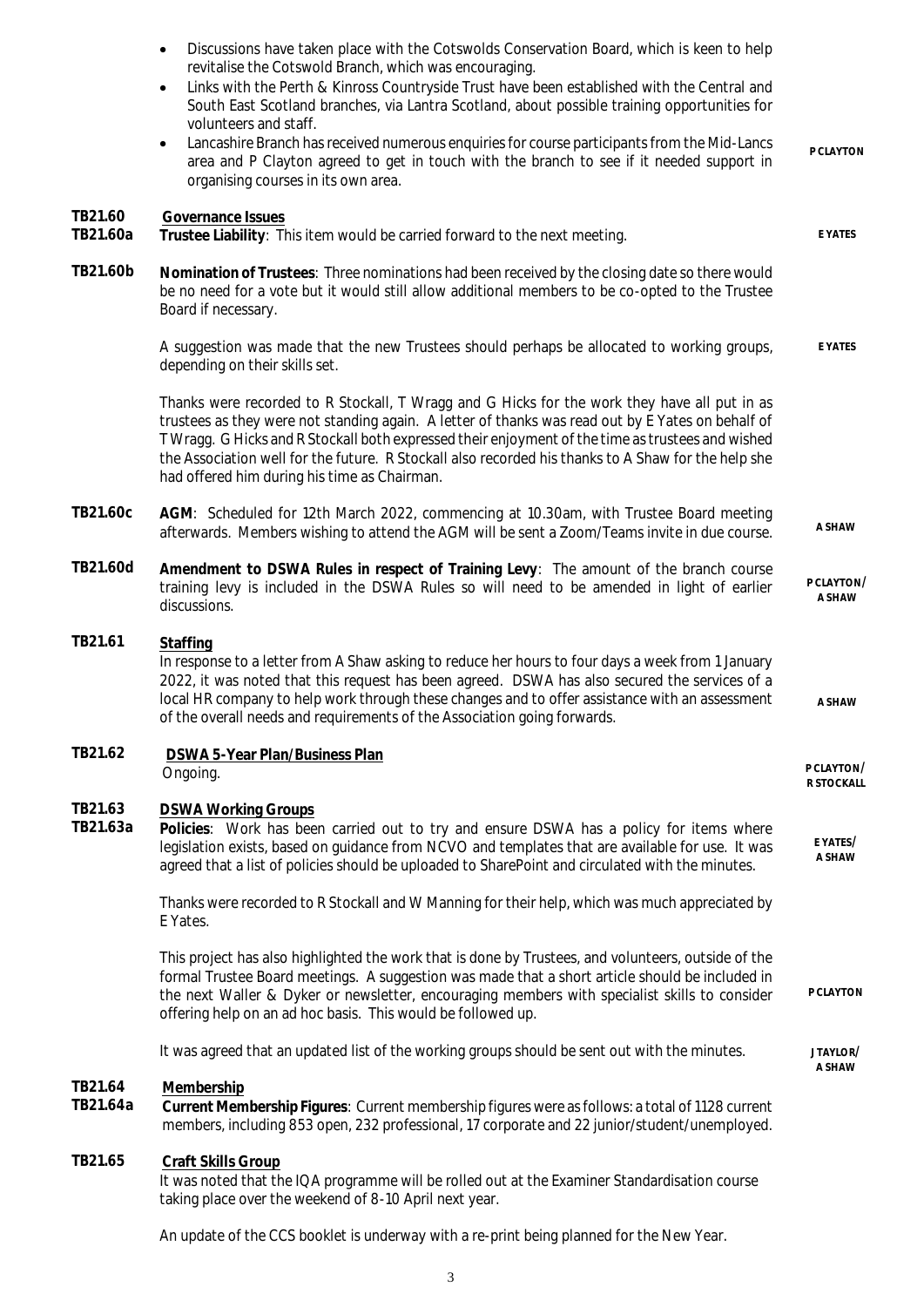A recent test in Derbyshire had to be cancelled due to localised snow storms, which highlighted why tests are not usually carried out beyond the end of October. In future, all tests will be held between March and October.

Updated guidance on running test days had been sent out in September and it was agreed that written confirmation should be obtained from the recipients acknowledging their receipt and understanding/acceptance of the content. **A SHAW**

In response to a query from Cumbria Branch regarding qualifications held by people who are perhaps not still walling to that prescribed standard, it was noted that if there is a formal complaint about workmanship, this should be submitted in writing to the office in the first instance and will be forwarded to the Craft Skills Group for consideration, as per the complaints procedure outlined in the CCS booklet. There is no requirement for DSWA membership in order to take any of the accredited qualifications.

## **TB21.66 Training & Education Update**

A report was circulated, highlighting the success of courses held this year. Dates for the four-day courses have now been finalised and will be uploaded to the website in January. A new on-line booking system has been created to streamline bookings and payments, which was welcomed.

The Prince's Countryside Fund Stepping Stones project has now been completed and exceeded the original target of trainees but was within the budget. A small underspend on the project has been approved for use on unspecified training purposes within the Association.

The new Rural Skills Hub website has been launched, [www.ruralskillshub.org.uk](http://www.ruralskillshub.org.uk/) and offers advice on how to get involved with the project, which is being run in conjunction with the National Hedgelaying Society. DSWA branches will be encouraged to add a link to this site from their own branch websites. **A SHAW**

> **A SHAW J TAYLOR**

**P CLAYTON**

**B HARTLEY** 

**J TAYLOR/ A SHAW**

## **TB21.67 Coordinator Reports**

- International: A suggestion had been received from B Jones about the possibility of DSWA hosting the International Congress in 2025. Following a short discussion, it was agreed that details of what was required should be obtained and whether there is a closing date for expressions of interest. It was further agreed to include this in the next Zoom meeting with branches to see if any of them were interested in taking the lead with this idea.
- **TB21.67b Pinnacle Awards**: An application had been submitted for a project at the RHS Harlow Carr Gardens near Harrogate. The project had been inspected and recommendations returned. The Pinnacle Award Coordinator and the applicants would be informed of the decision which was reached following a short discussion.

# **TB21.68 Any Other Business**

Scout Activity Badge: A suggestion had been received for DSWA to consider working with the Scouting Association to offer a "Dry Stone Waller Activity" badge, which would fit within an existing suite of badges. During the discussions the following points were noted.

- It would be very difficult for young people to achieve the Level 1 qualification.
- Frequent teaching of groups would require DBS checks for instructors although one-off teaching is not subject to the same requirements.
- Safeguarding and insurance issues would also need to be addressed.

In conclusion, it was suggested that South West England branch be contacted to see if it would be willing to run with this idea, which could be done as a pilot project. R Stockall agreed to contact the branch and C Stephens, who had submitted the idea, and report back.

- **TB21.68b Scotland Liaison Group Meeting Minutes**: These had been circulated for information. It was noted that the group is an informal gathering of members in Scotland to discuss common aims and ideas. Members of the West of Scotland also attend and it was agreed that contact would be made to see whether there is scope for this group to become a branch of DSWA.
- **TB21.68c Zoom Meeting with Branches and Trustees**: Following the inaugural meeting of this kind in September, there had been general agreement from participants that it was useful and should be repeated. To that end, Thursday 10 February was put forward as the next date. An email will be sent to all members advising of the meeting and a request that branches nominate one person to attend on its behalf.